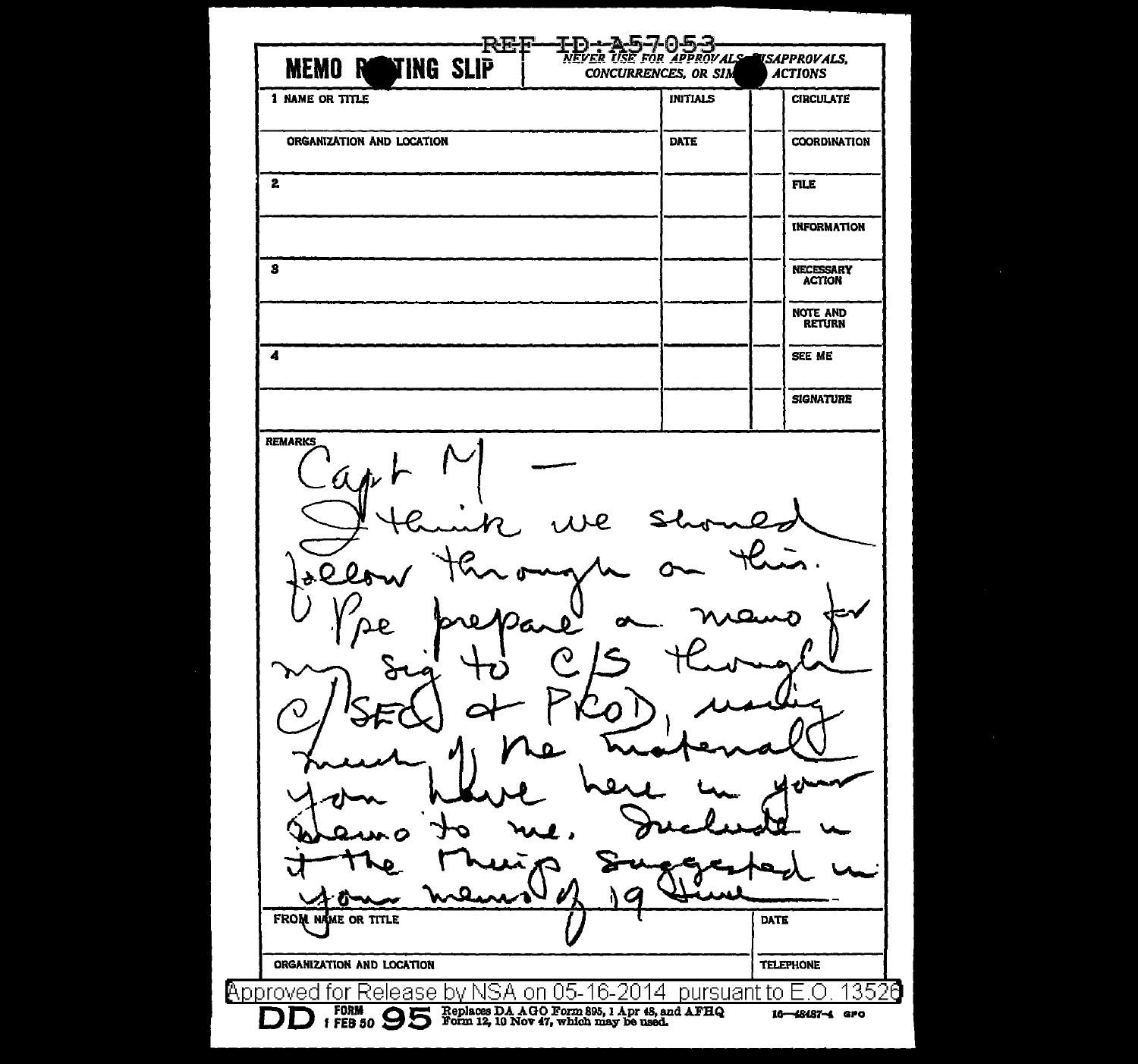$\overbrace{\text{S}^{\text{TAMDARD FORM NO. 64}}}$  REF ID: A57053

## *ffice Memorandum* • UNITED STATES GOVERNMENT

TO : Mr. Friedman DATE 19 June 1954

FROM : Captain McDonald

SUBJECT. C/SEC Violations

l. Possible actions and/or reconunenda.tiona whereby NSA might be able to reduce the number of C/SEC violations:

a. Encourage the cryptologic agencies, and the Services as a whole, to make cryptosecurity the primary duty of the responsible officer rather than an additional duty as is too often the case.

b. Assignment of a well-qualified NSA C/SEC man to NSAEUR, NSAFE, etc. to advise and instruct the responsible crypto officers on the specific nature and causes of violations and the many tools and publications available to help prevent breaks if utilized properly. This NSA man could run a quarterly critique, based on the violations listed in these reports, and easily trace each break to the operator and machine concerned and give on-the-spot instruction on the proper use of the available tools to avoid the possibility of such breaks in the future. */(* <sup>~</sup>

c. Encourage a vigorous and continual on-the-job education of the operators and the responsible officers in the existence, availability, and use of the AFSAGS, JANAPS, OI's, etc., and the machines themselves.

2. This is one area where the lack of sufficiently well-qualified personnel can be partly overcome simply by continually reminding those available of the proper use of the tools and detailed instructions available to them. However, human nature being what it is, a vigorous, continual program should be followed. In view of NS4 168, it is entirely within the scope of NSA's authority to execute such a program..

3 . Some of the actions mentioned above are undoubtedly being carried out in some degree in one place or another. However, I do not believe that there is a deliberate, well conceived, over-all effort with a singleness of purpose designed specifically to promote a vigorous and continual on-the-job educational program to reduce the number of C/SEC violations.

4. Such a program could be undertaken with very little cost by:

a. Sending appropriate letters to the Services and the cryptologic agencies.

b. Deliberately assigning a C/SEC expert to each NSA overseas headquarters and charging him with the appropriate responsibilities.

Q. T. Mc Donald

Captain